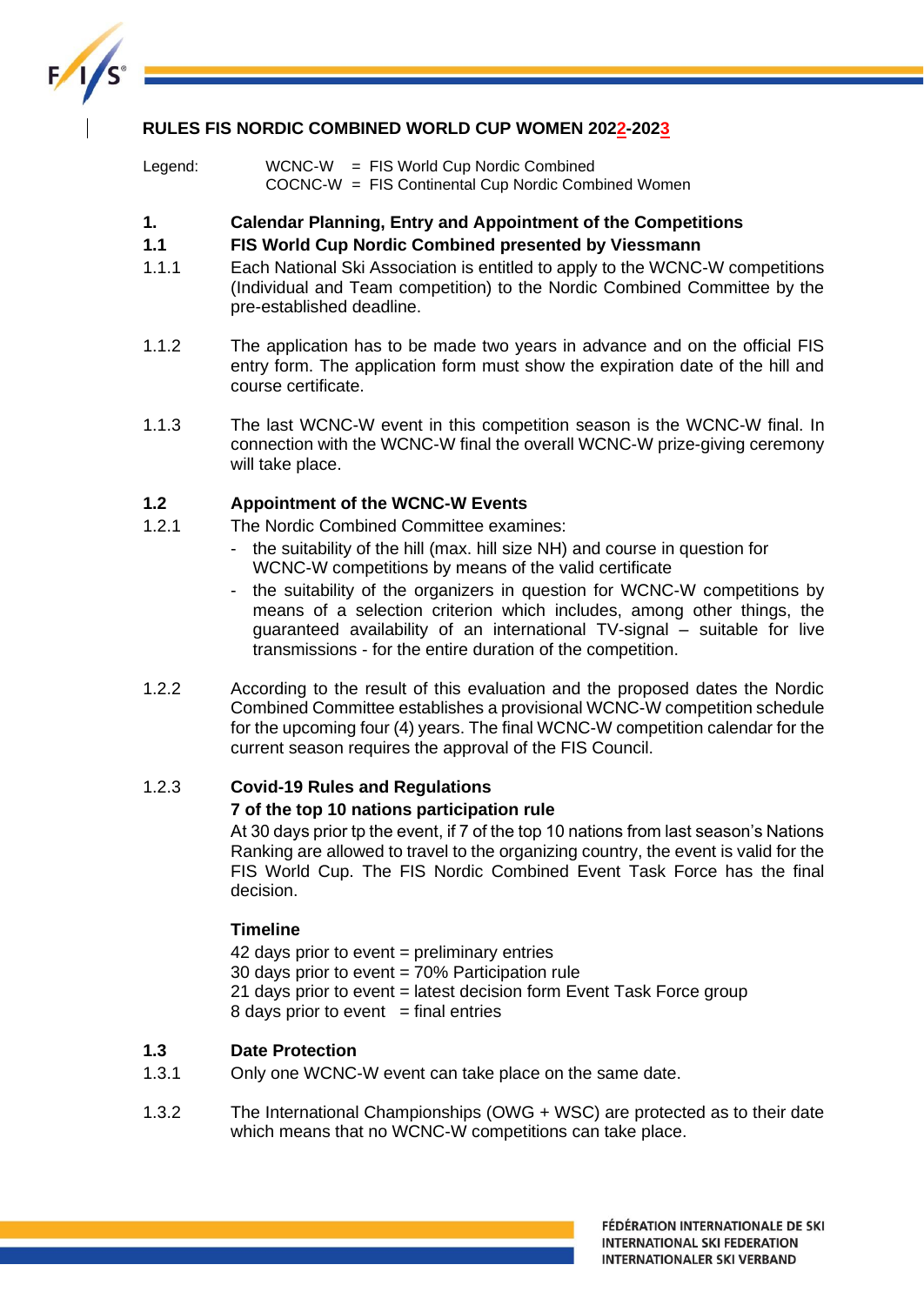# **1.4 Cancellations**

In the events that the selected competition site cannot be used, the respective National Ski Association must cancel the event(s) and this must be done at the latest eight (8) days before the competition.

# **1.5 Waxing Cabins and Changing Area**

The Organizing Committee is obliged to provide the necessary waxing cabins, as well as a separate changing area, at disposal of the teams without any additional costs for the nations. Teams arriving with a Wax Truck have to inform the OC by the deadline for Team entry and are not entitled to get a Wax Cabin at the CC stadium.

# **2. Participation Right in WCNC-W Competitions**

- **2.1** Only competitors with a FIS-Code are allowed to be entered.
- **2.2** Allowed to start are Competitors who are born in 2006 or earlier and
	- who have already gained WCNC-W points or
	- b) who have gained at least one COCNC-W point of the past or the current season or
	- c) Medal winners from the individual event in the JWSC will get a personal right to start in World Cup until the start of the next JWSC or
	- d) who started in the WSC 2021

# **3. WC-NC W Evaluation**

## **3.1 Individual Competitions**

| 1 <sup>st</sup>  |           | $place = 100 points$ | 16 <sup>th</sup> |           | $place = 15 points$ |
|------------------|-----------|----------------------|------------------|-----------|---------------------|
| 2 <sub>nd</sub>  |           | $place = 80 points$  | 17 <sup>th</sup> |           | $place = 14 points$ |
| 3 <sup>rd</sup>  |           | $place = 60 points$  | 18 <sup>th</sup> |           | $place = 13 points$ |
| 4 <sup>th</sup>  |           | $place = 50 points$  | 19 <sup>th</sup> |           | $place = 12 points$ |
| 5 <sup>th</sup>  |           | $place = 45 points$  | 20 <sup>th</sup> |           | $place = 11 points$ |
| 6 <sup>th</sup>  |           | $place = 40 points$  | 21 <sup>st</sup> |           | $place = 10 points$ |
| 7 <sup>th</sup>  |           | $place = 36 points$  | 22 <sup>nd</sup> |           | $place = 9 points$  |
| 8 <sup>th</sup>  |           | $place = 32 points$  | 23 <sup>rd</sup> |           | $place = 8 points$  |
| 9 <sup>th</sup>  |           | $place = 29 points$  | 24 <sup>th</sup> |           | $place = 7 points$  |
| 10 <sup>th</sup> |           | $place = 26 points$  | 25 <sup>th</sup> |           | $place = 6 points$  |
| 11 <sup>th</sup> |           | $place = 24 points$  | 26 <sup>th</sup> |           | $place = 5 points$  |
| 12 <sup>th</sup> |           | $place = 22 points$  | 27 <sup>th</sup> | $place =$ | 4 points            |
| 13 <sup>th</sup> |           | $place = 20 points$  | 28 <sup>th</sup> |           | $place = 3 points$  |
| 14 <sup>th</sup> |           | $place = 18 points$  | 29 <sup>th</sup> |           | $place = 2 points$  |
| 15 <sup>th</sup> | $place =$ | 16 points            | 30 <sup>th</sup> | $place =$ | 1 point             |
|                  |           |                      |                  |           |                     |

- 3.1.1 In case of equality in points between competitors, each athlete receives the points corresponding to the rank (the following place is omitted).
- 3.1.2 A minimum of six (6) National Ski Associations must participate if a WCNC-W competition is to count for the WCNC-W evaluation.

### 3.1.3 **World Cup Standing**

The WCNC-W points of all Individual competitions of the current season will be counted for the WCNC-W overall standings.

In case of an equality of points in the WCNC-W standing the better ranking order of the different competitions will be used to decide the ranking. If the competitors are still equal, the starting order will be drawn.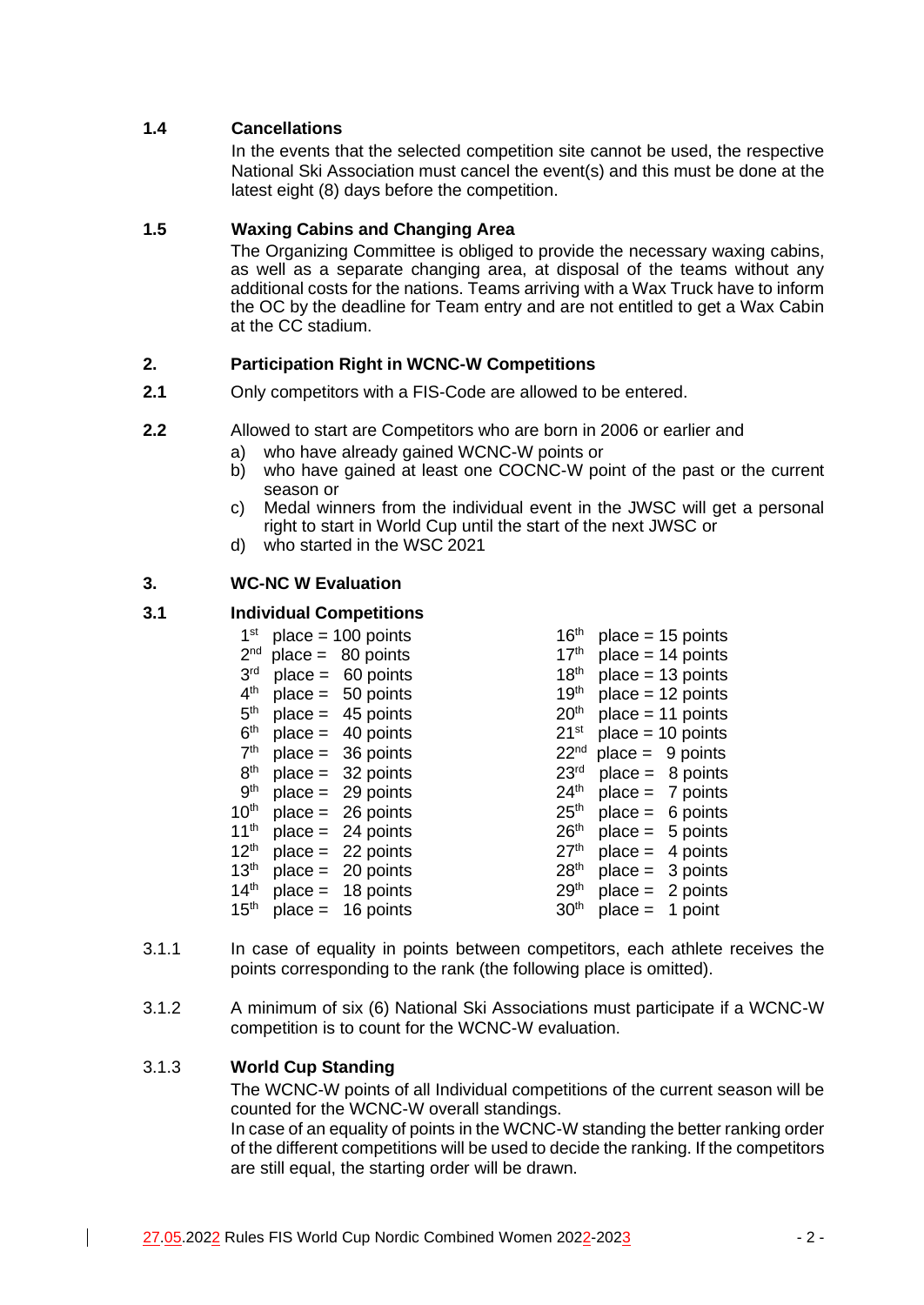- 3.1.4 The current leader of the WCNC-W overall evaluation receives the "WCNC-W yellow Leader bib", which she is allowed to keep. The "WCNC-W Leader bib" has to be worn by the leader at the WCNC-W event, at the official winner's ceremony and at all official Ski Jumping trainings.
- 3.1.5 "Best jumper's bib" (blue) and "best Cross-Country skiers bib" (red) will be distributed to each of the current leading athletes each weekend. The "best jumper/skier bib" has to be worn by the leaders at the WCNC-W event and at the official winner´s ceremony. The basis for calculation is the World Cup Women scoring list, see art 3.1. If there is an equal score in the daily result, each competitor will receive the points assigned to the rank and the following rank will be skipped.

# **3.2 Team Competitions**

### 3.2.1 **Team competition / Mixed Team competition (aliquot per Gender)**

| $1st$ place = 400 points | $5th$ place = 200 points |
|--------------------------|--------------------------|
| $2nd$ place = 350 points | $6th$ place = 150 points |
| $3rd$ place = 300 points | $7th$ place = 100 points |
| $4th$ place = 250 points | $8th$ place = 50 points  |
|                          |                          |

### 3.2.2 **Team Sprint competition**

| $5th$ place = 100 points |
|--------------------------|
| $6th$ place = 75 points  |
| $7th$ place = 50 points  |
| $8th$ place = 25 points  |
|                          |

- 3.2.3 In case of equality of points of teams, each team obtains the points corresponding to the rank. The following place is omitted.
- 3.2.4 At least six (6) National Ski Associations must participate if a WCNC-W Team Competition is to count for the WCNC-W Nations Cup.

### 3.2.5 **Starting order in Team Competitions**

The starting order will be based on the reverse order of the actual World Cup Women Nations standings. The starting order for the Mixed Team event will be based on the reverse order of the total sum of the World Cup Nations Standings women and men.

### 3.2.6 **WCNC-W Nations Cup**

The sum of the points of all competitors from one nation of all WCNC-W competitions of the current season – including the points of the Team competition/Team Sprint competition (one per nation) and share of the Mixed Team competition – will be taken into consideration for the WCNC-W evaluation per nation.

In case of an equality of points in the WCNC-W nation's evaluation, the better ranking order of the different competitions (Individual as well as Team competitions) will decide.

### 4. **Division into periods**

The FIS WCNC-W calendar **2022-2023** is divided into the following four (4) periods:

| $1st$ period: | $02.12.2022 - 18.12.2022$ | (Lillehammer - Ramsau) |
|---------------|---------------------------|------------------------|
| $2nd$ period: | $06.01.2023 - 08.01.2023$ | (Otepää)               |
| $3rd$ period: | $27.01.2023 - 12.02.2023$ | (Seefeld - Schonach)   |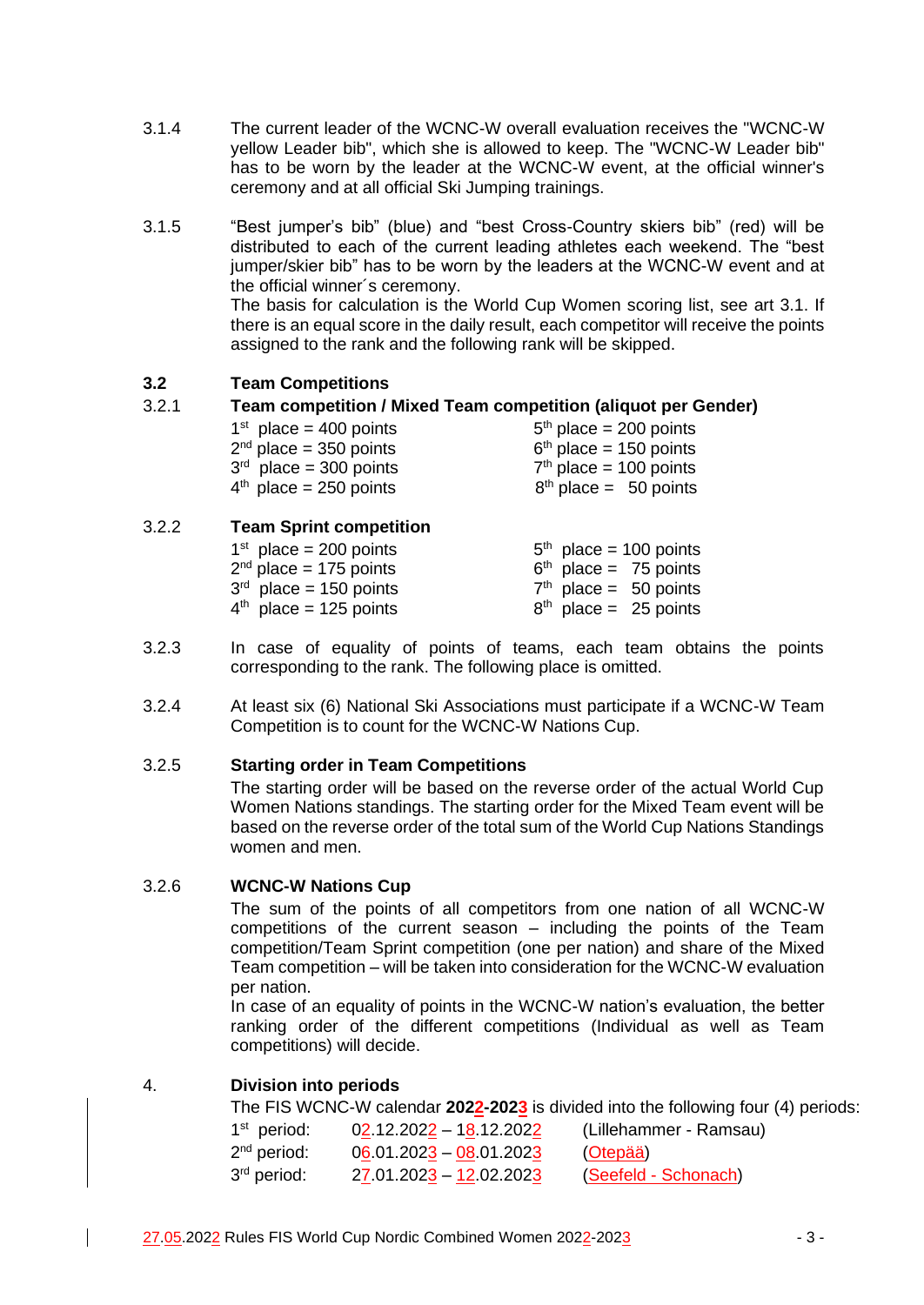4<sup>th</sup> period: th period: 26.02.2023 – 27.03.2023 (Oslo TBC)

# 4.1. **Starting quota in the Official Training and the Competition round**

Each National Ski Association is allowed to enter maximum five (5) athletes.

The National Ski Association of the organizing country has the right to enter an additional National group (group I) up to a maximum of three (3) athletes for the Official Training, the PCR and the Competition round.

Maximum starting quota for a National Ski Association is eight (8).

If it is planned to carry out more than four (4) WCNC-W in one country, the hosting National Ski Association is only entitled to enter a National Group in a maximum of four (4) competitions. This limit will be not applied to competitions replaced from another host country.

### **4.2 Competition Modes and Starting Order**

## 4.2.1 **WCNC-W competitions**

As a rule, a Nordic Combined women competition consists of:

- the official training
- the Provisional Competition round (PCR) Ski Jumping
- the trial round Ski Jumping
- one or two competition round Ski Jumping
- one 5 km or 7,5 km race Cross-Country (IG and Mass Start)
- one 2 x 4,5 km race Cross-Country (Team Sprint competition)
- one 5 km / 2,5 km / 2,5 km / 5 km race Cross Country (Mixed Team comp.)
- 4.2.1.1 For the Official Training Ski Jumping, the Trial round, the Provisional Competition round and the Competition round the number of competitors will be divided into three groups.

The number sequence of the groups is as follows:

- Group I athletes of the organizing country
- Group II athletes without WCNC-W points
- Group III athletes with WCNC-W points
- 4.2.1.2 The starting order within the group will be determined as follows:
	- Group I: draw or seeding through the organizing country
	- Group II: draw
	- Group III: reverse order of the actual WCNC-W standings. For the first WCNC-W competition of the season, the final WCNC-W standings of the past season is decisive. As soon as athletes appear in the World Cup Women Standings, they are seeded in group III according to their ranking.

After the formation of the seeded Group I and II, the Jury can make the draw before the Official Training.

In case of only one Official Training for two competitions carried out on the same hill (Individual and Team competition or two Individual competitions), only the single quota is allowed to start. The competition schedule has to be published together with the invitation for the competition.

Changes can be made by the Jury in case of a "force majeure".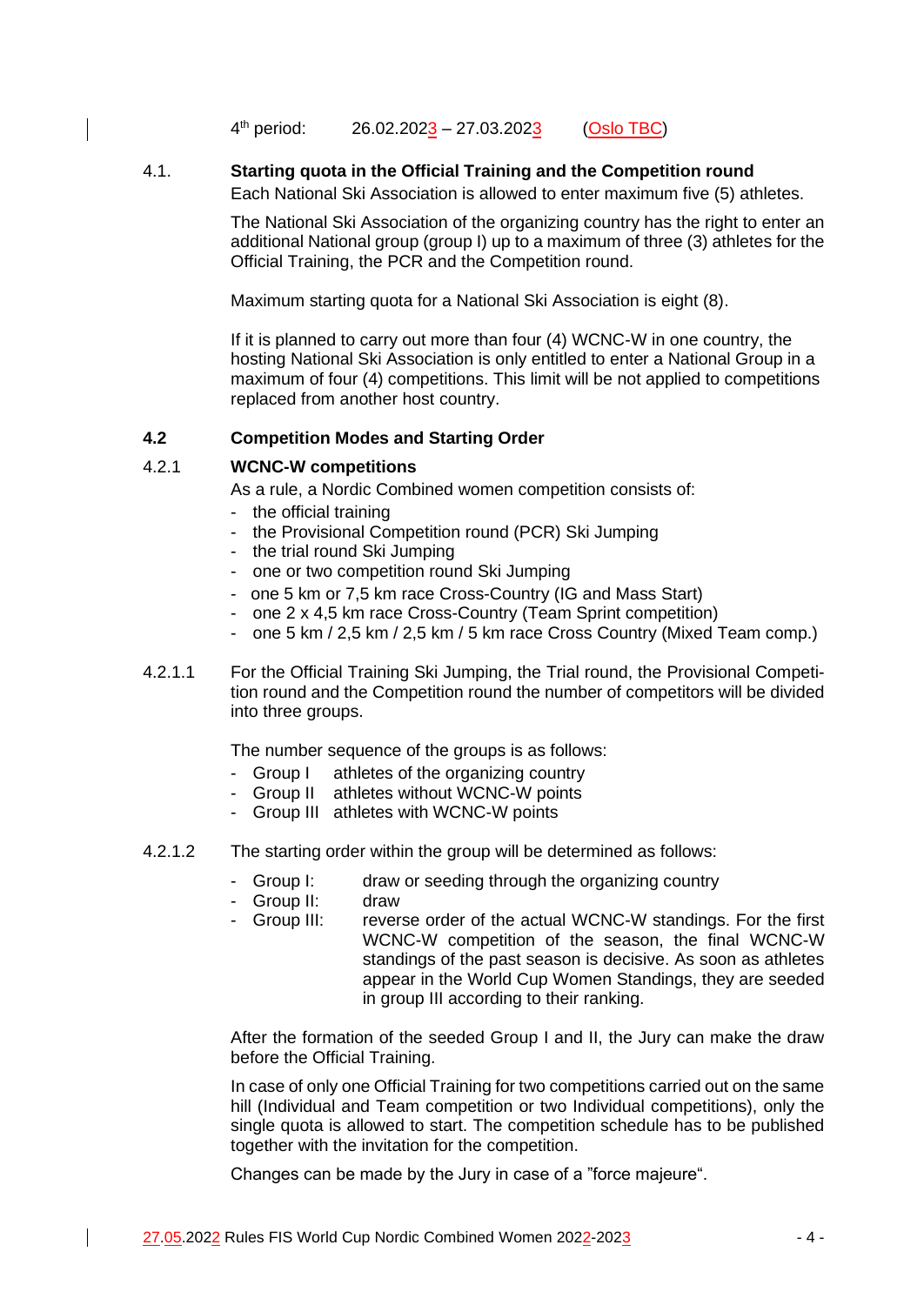## 4.2.1.3 **Trial round**

A Trial round must be carried out before the Provisional Competition round/Competition round (exception see ICR art. 525.1.1)

If both genders are present only one official training round but no trial round will be carried out before the PCR.

### 4.2.1.4 **Provisional Competition Round (PCR)**

The Provisional Competition round will be carried out according to the regulations for a Competition round. The scores can be used as a result for the start of the CC race only if the actual Competition round ski jumping cannot be carried out. This score can be used only one time as a maximum for a weekend.

### 4.2.1.5 **Season Finale**

If the last competition of the season is a "final with 2 jumps and 7,5 km race" they start the second competitive round (final) with the same start number but in reverse order of the collective points score from the first competitive round.

4.2.1.6 The final round must start 15 minutes after the end of the first competition round. The jumpers who are not at the start on time are disqualified.

#### 4.2.1.7 **Formats**

The Nordic Combined Committee is entitled to propose other formats to use in the World Cup Women series as long as the format is described in the ICR, the WCNC-W or COCNC-W rules.

#### 4.2.1.8 **Non-qualified athletes**

Non-qualified athletes cannot be nominated as fore jumpers for the respective competition if another Individual competition of the series is scheduled for the same competition weekend/ event/ place.

The jury is allowed to nominate fore-jumpers from the non-qualified athletes in exceptional cases.

#### **5. WCNC-W Prizes**

#### **5.1 Prize Money**

The Organizing Committee must provide prize money of at least the following amount in Swiss Francs (CHF) per competition:

5.1.1 Bank transfer fees and value added tax (VAT) is covered by the Organizer. The below mentioned prize money is declared without VAT.

#### **Individual competition - CHF 13.000,--** divided between the top 15 athletes:

| $1^{st}$ place = CHF 4.000.-- | $9th$ place = CHF 450.--     |
|-------------------------------|------------------------------|
| $2^{nd}$ place = CHF 2.500.-- | $10^{th}$ place = CHF 400.-- |
| $3^{rd}$ place = CHF 1.250.-- | $11^{th}$ place = CHF 350.-- |
| $4th$ place = CHF 800.--      | $12^{th}$ place = CHF 300.-- |
| $5th$ place = CHF 700.--      | $13^{th}$ place = CHF 250.-- |
| $6th$ place = CHF 600.--      | $14^{th}$ place = CHF 200.-- |
| $7th$ place = CHF 550.--      | $15th$ place = CHF 150.--    |
| $8th$ place = CHF 500.—       |                              |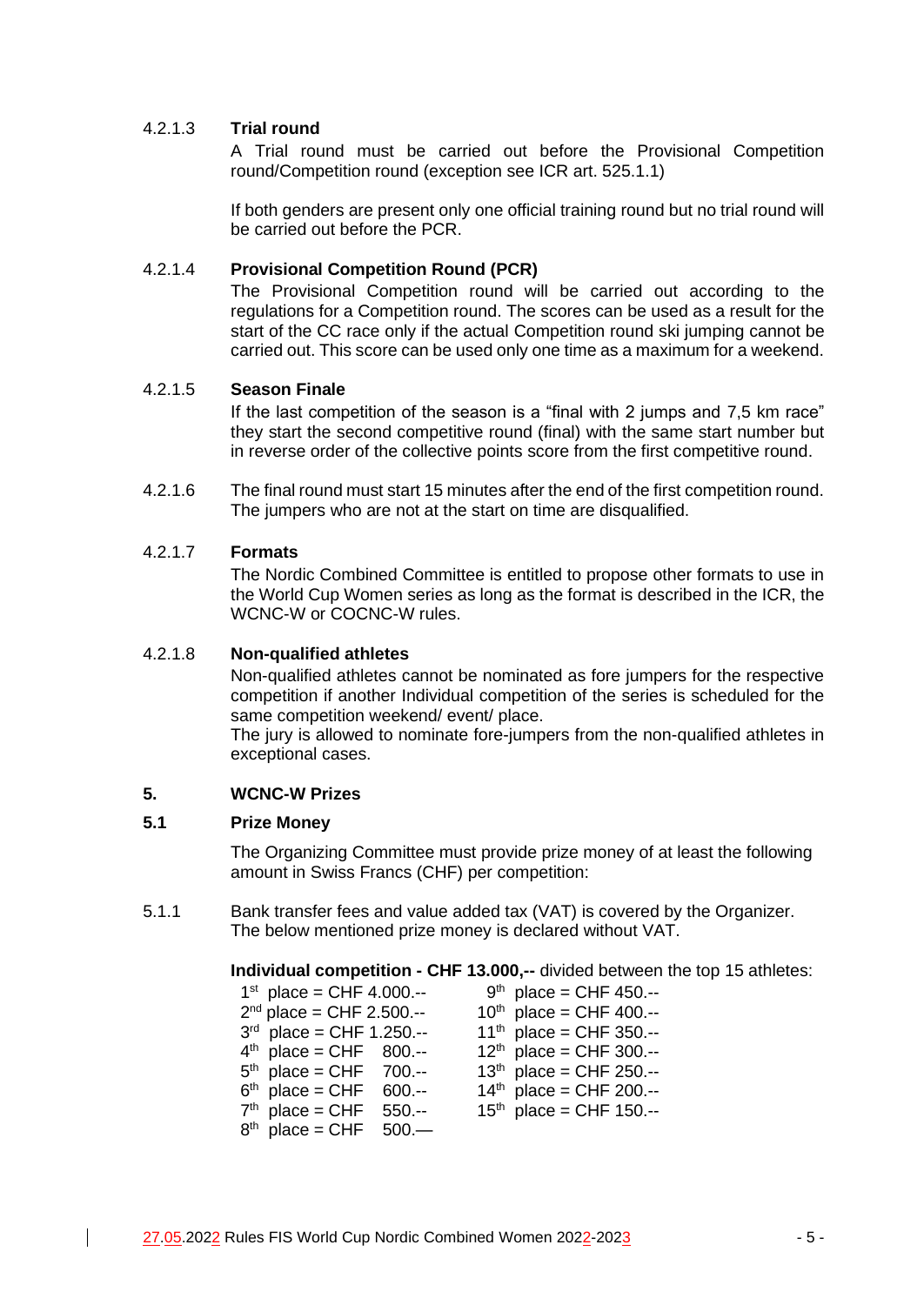**Team Sprint competition: CHF 13.000,--** divided between the top six (6) teams:

| $1^{st}$ place = CHF 5.000.-- | $4th$ place = CHF 1.000.-- |
|-------------------------------|----------------------------|
| $2^{nd}$ place = CHF 3.000.-- | $5th$ place = CHF 1.000.-- |
| $3^{rd}$ place = CHF 2.000.-- | $6th$ place = CHF 1.000.-- |

**Mixed Team competition CHF 30.000,--** divided between the top three (3) teams:

1 st place = CHF 16.000,-- 2<sup>nd</sup> place = CHF 10.000,-- $3^{rd}$  place = CHF 4.000,--

### 5.1.2 **Timely Payment of Prize Money**

If a Local Organizing Committee has all the necessary bank and tax information from participating athletes, the prize money must be paid electronically 1 week after the competition. A late payment charge will apply for Organizers from the second week of CHF 999,--. Excluded from this deadline is a delay due to wrong or missing bank account information.

NSA's are responsible for entering the personal bank information for each athlete using the Athlete Registration module in the FIS Member Section.

### 5.1.3 **Overall Prize Money**

For each World Cup competition, the amount of CHF 1.000.-- shall be paid by the organizers in a so-called "overall pool". On the end of the World Cup season the total amount will be distributed to the top three (3) athletes of the overall World Cup women, the best ski jumper and the fastest skier of the World Cup 2021-22, see art. 5.1.4.

| Prize Money Calculation 2022-2023 (CHF) *) |     |       |  |
|--------------------------------------------|-----|-------|--|
| Amount                                     |     | 1.000 |  |
| Number of events                           |     | 8     |  |
| Total                                      |     | 8.000 |  |
| For the best ski jumper                    |     | 1.000 |  |
| For the fastest skier                      |     | 1.000 |  |
| <b>Overall World Cup</b>                   |     | 6.000 |  |
| 1 <sup>st</sup> Place                      | 50% | 3.000 |  |
| 2 <sup>nd</sup> Place                      | 30% | 1.800 |  |
| 3 <sup>rd</sup><br>Place                   | 20% | 1.200 |  |

#### 5.1.4 **Prize Money -** *best ski jumper / fastest skier / overall WC*

\*) If a competition has to be cancelled, the prizemoney has to be adapted.

\*\*) Only Individual Gundersen competition is valid for the calculation.

The Overall prize money has also to be paid if a competition is moved in another country.

### **5.2 FIS World Cup Women Trophy**

The winner of the Overall FIS World Cup women Nordic Combined (including all individual World Cup women competitions) receives the big World Cup trophy, which will be provided by the FIS.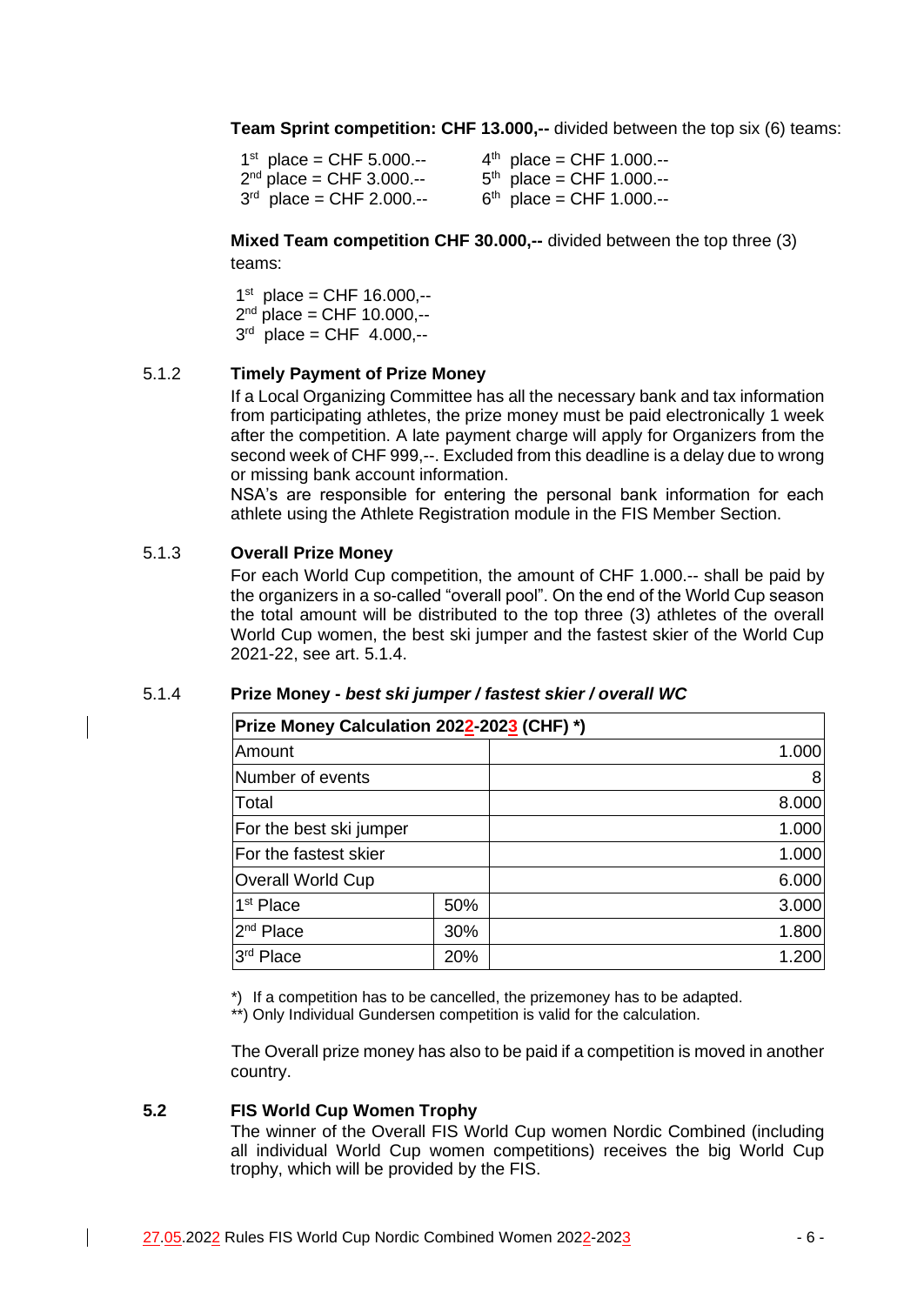### **5.3 FIS World Cup Medals**

The first three (3) competitors receive FIS World Cup medals**.**

#### **5.4 FIS Nations Cup Trophy**

The winner of the FIS-Nations Cup receives the FIS-Nations trophy.

### **5.5 Provision of Awards**

The trophies and medals will be provided by the FIS.

#### **5.6 Presentation**

The awarding ceremony for the overall winners will take place in connection with the World Cup women final.

#### **6. Reimbursement of Expenses**

#### **6.1 Nations Quota for the Reimbursement of Expenses**

The national quota for the participating nations will be determined as follows: Each National Ski Association has the right to be reimbursed for a maximum of

- three (3) athletes and
- one (1) official
- **6.2** The following reimbursements must be paid to the teams according to the quotas determined in art. 6.1 for the reimbursement of expenses of the National Ski Associations.

### 6.2.1 **Accommodation**

Room and full pension in a good hotel in the competition resort for the duration of the event, beginning one night before the first official training resp. the night following after the last competition.

The organizer has to provide all significant information for the creation of a Team Info Booklet (invitation and information packet) to FIS. Participating teams must enter their competitors prior to the published entry deadline in the Team Info Bookled. By doing so, secure their required number of booked room reservation. For booked room reservation not used, the organizer has the right to demand a cancellation fee from the National Ski Associations.

In case reimbursements of travel expenses for the nations concerned occur, the organizer has the right to deduct the cancellation fee directly from the reimbursement of the travel expenses.

By no means is the organizer or the hotel manager allowed to demand the vacating of the rooms on the day of the competition without agreement of the team captain.

For competitors and officials not included in the quota, the Organizing Committee has to provide competitors and officials accommodation and meals at least 25% below the normal price at the host venue, whereby CHF 125,-- is the maximum price.

If a NSA choose to book their accommodation themselves, they will get reimbursed for their actual cost up to a maximum CHF 125,-- per person including full board by providing the invoice to the Organizing committee.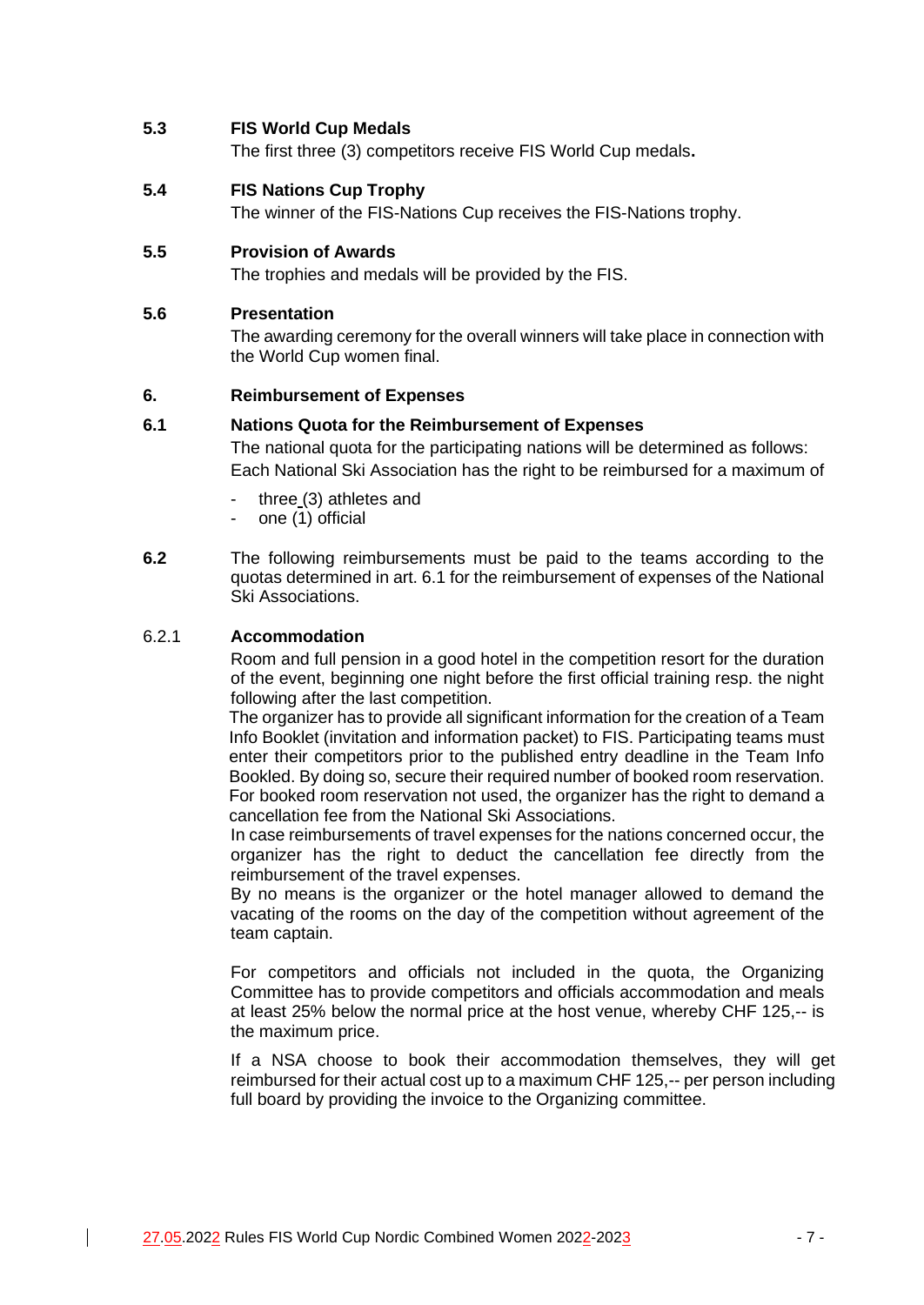# 6.2.2 **Travel expenses**

The WCNC-W organizer has to pay the following minimum reimbursement per person, according to the travel regions established by FIS for travel costs, based on Swiss Francs (CHF):

| 1. | Organizers of group A have to pay:<br>for quota from a country in group A<br>for quota from a country in group B<br>$\qquad \qquad \blacksquare$<br>for quota from a country in group C<br>for quota from a country in group D<br>for quota from a country in group E<br>$\overline{\phantom{0}}$                                                         | CHF 250.-<br>CHF 400.-<br>CHF 400.-<br>CHF 600.-<br>CHF 700.- |
|----|-----------------------------------------------------------------------------------------------------------------------------------------------------------------------------------------------------------------------------------------------------------------------------------------------------------------------------------------------------------|---------------------------------------------------------------|
| 2. | Organizers of group B have to pay:<br>for quota from a country in group A<br>for quota from a country in group B<br>$\qquad \qquad \blacksquare$<br>for quota from a country in group C<br>$\overline{\phantom{a}}$<br>for quota from a country in group D<br>$\overline{\phantom{0}}$<br>for quota from a country in group E<br>$\overline{\phantom{0}}$ | CHF 400.-<br>CHF 250.-<br>CHF 400.-<br>CHF 600.-<br>CHF 700.- |
| 3. | Organizers of group C have to pay:<br>for quota from a country in group A<br>$\overline{\phantom{a}}$<br>for quota from a country in group B<br>$\blacksquare$<br>for quota from a country in group C<br>for quota from a country in group D<br>for quota from a country in group E                                                                       | CHF 400.-<br>CHF 400.-<br>CHF 250.-<br>CHF 600.-<br>CHF 700.- |
| 4. | Organizers of group D have to pay:<br>for quota from a country in group A<br>for quota from a country in group B<br>for quota from a country in group C<br>$\overline{\phantom{a}}$<br>for quota from a country in group D<br>for quota from a country in group E<br>$\overline{\phantom{a}}$                                                             | CHF 600.-<br>CHF 600.-<br>CHF 600.-<br>CHF 250.-<br>CHF 700.- |
| 5. | Organizers of group E have to pay:<br>for quota from a country in group A<br>for quota from a country in group B<br>$\overline{\phantom{a}}$<br>for quota from a country in group C<br>$\overline{\phantom{a}}$<br>for quota from a country in group D<br>for quota from a country in group E                                                             | CHF 700.-<br>CHF 700.-<br>CHF 700.-<br>CHF 700.-<br>CHF 250.  |

A late payment charge will apply for organizers from the second week on: CHF 999,- per week in default. Excluded from this is a delay due to wrong or missing bank account information.

6.2.2.1 The FIS members are divided into five travel resp. organizer regions as follows:

| 1) | Northern Europe                | Group A |
|----|--------------------------------|---------|
|    | (DEN, EST, FIN, ISL, NOR, SWE) |         |

2) East Europe Group B (BLR, BUL, GEO, LAT, LTU, RUM, RUS, UKR, UZB)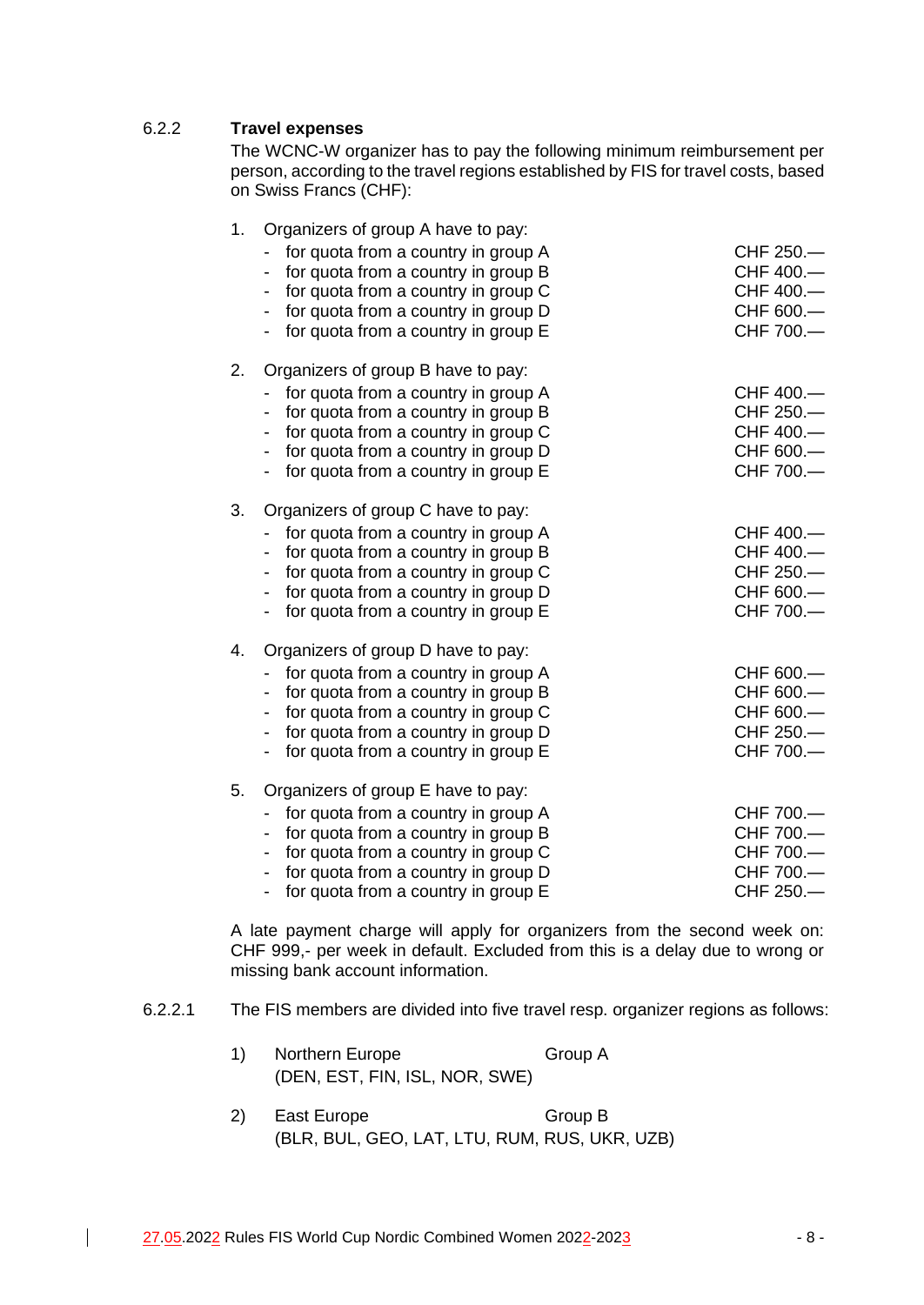- 3) Middle and South Europe Group C (AND, AUT, BEL, BIH, CRO, CZE, ESP, FRA, GER, GBR, GRE, HUN, IRL, ITA, LIE, LUX, MON, NED, POL, RSM, SVK, SLO, SUI, TUR)
- 4) Overseas I Group D (ALG, CAN, EGY, IRA, ISR, LIB, MAR, MEX, RSA, SEN, SUD, SWZ, USA, ZIM)
- 5) Overseas II Group E (ARG, AUS, BRA, CHI, CHN, FIJ, GUA, HON, KAZ, JPN, KOR, PRK, MGL, NZE, PHI, PUR, URU, ISV)
- 6.2.2.2 Charter arrangements (flight, train, bus, ship) may be organized and charged for by the OC or between several OC's (coordinated arrangements); this offer must be made in writing and be included in the program or invitation. The teams must confirm their acceptance or refusal to the organizers within the official entry deadline.
- 6.2.2.3 Bus journeys should be limited to 400 km. The transfer from and to the airport will be organized and covered by the organizer, as long as the resp. National Ski Association has informed the OC of the members of the team, arrival day, arrival time and the flight number.

# 6.2.3 **Payment FIS Officials**

The designated Technical Delegates (TD, TD-A, TD nat.), the Equipment Controller and the Jumping Judges have to be paid according to the ICR (art. 505.3). The TD nat. supports the jury and the Equipment Controller and receives the daily allowance as a TD.

The OC has to pay for the Media Coordinator travel, accommodation and board. Prior to travel, all officials must contact the organizer regarding the arrangements.

6.2.3.1 A late payment charge will apply for organizers from the second week on: CHF 999,- per week in default. Excluded from this is a delay due to wrong or missing bank account information.

### **7. FIS WCNC-W Title Sponsor / Advertising / Media Service**

- **7.1** The FIS signs an agreement with the official FIS World Cup presenting sponsor or with an agency.
- **7.2** The "FIS World Cup Organizer agreement", concluded between FIS and the NSA/OC respectively club, contains all advertising matter to be strictly observed by the parties involved.
- **7.3** The OC's Chief of Media will be supported by the FIS Media Coordinator, nominated by the FIS, for general services regarding PR and information media service, winner's press conference etc.
- **7.4** The press-/media service has to be organised and performed according to the recommendations and guidelines of the International Ski Federation as well as the International Association of Ski Journalists (AIPS).